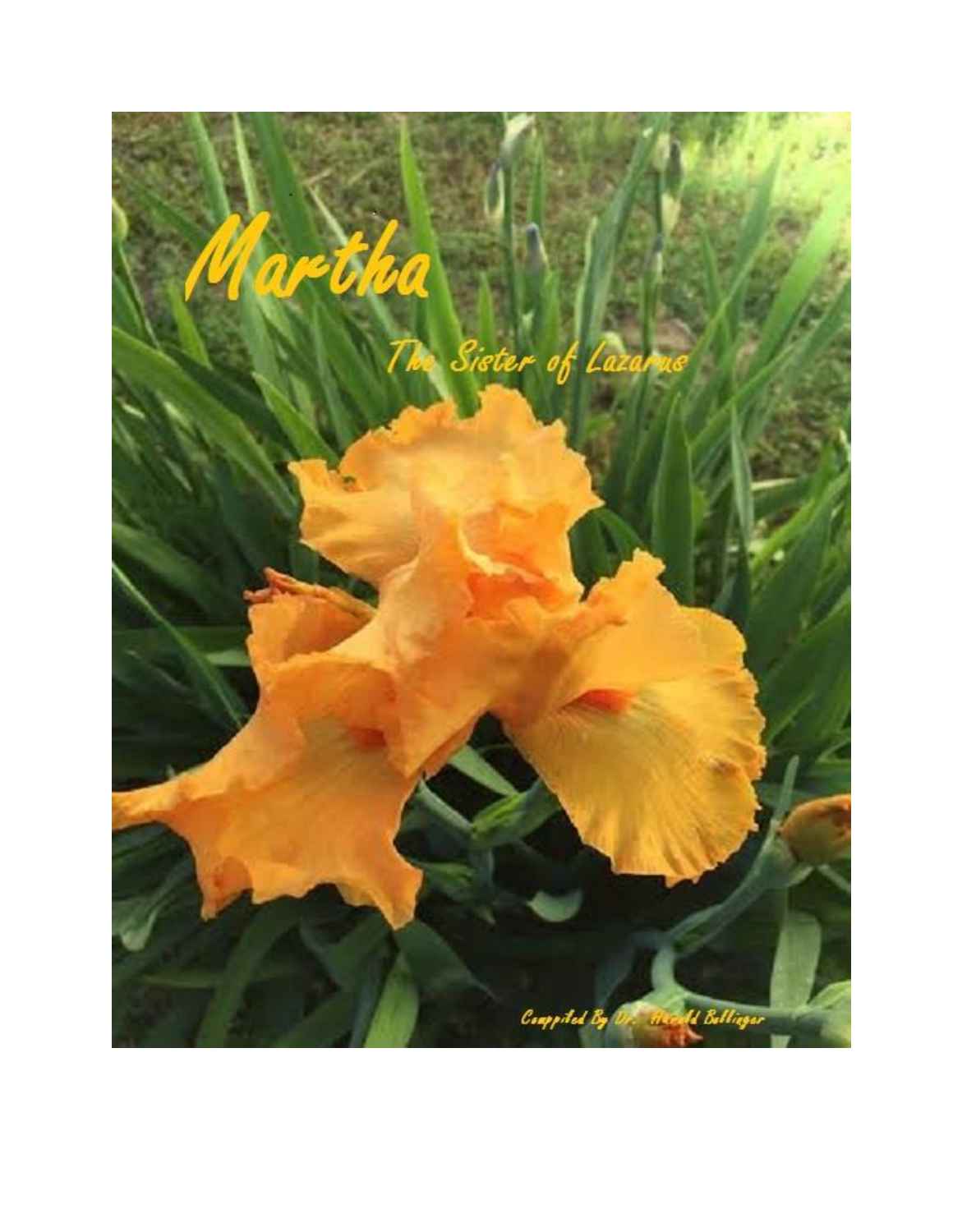#### **Overview**

# **MARTHA IS REMEMBERED FOR HER HOSPITALITY**

Marthas story is told in Luke 10:38-42 and John 11:17-45.

Many older brothers and sisters have an irritating tendency to take charge, a habit developed while growing up. We can easily see this pattern in Martha, the older sister of Mary and Lazarus. She was used to being in control.

The fact that Martha, Mary, and Lazarus are remembered for their hospitality takes on added significance when we note that hospitality was a social requirement in their culture. It was considered shameful to turn anyone away from your door. Apparently Marthas family met this requirement very well.

Martha worried about details. She wished to please, to serve, to do the right thing—but she often succeeded in making everyone around her uncomfortable. Perhaps as the oldest she feared shame if her home did not measure up to expectations. She tried to do everything she could to make sure that wouldnt happen. As a result, she found it hard to relax and enjoy her guests, and even harder to accept Marys lack of cooperation in all the preparations. Marthas frustration was so intense that she finally asked Jesus to settle the matter. He gently corrected her attitude and showed her that her priorities, though good, were not the best. The personal attention she gave her guests should be more important than the comforts she tried to provide for them.

Later, following her brother Lazaruss death, Martha could hardly help being herself. When she heard Jesus was finally coming, she rushed out to meet him and expressed her inner conflict of disappointment and hope. Jesus pointed out that her hope was too limited. He was not only Lord beyond death, he was Lord over death—the resurrection and the life! Moments later, Martha again spoke without thinking, pointing out that four-day-old corpses are well on their way to decomposition. Her awareness of details sometimes kept her from seeing the whole picture, but Jesus was consistently patient with her.

In our last picture of Martha, she is once again serving a meal to Jesus and his disciples. She has not stopped serving. But the Bible records her silence this time. She has begun to learn what her younger sister already knew—that worship begins with silence and listening.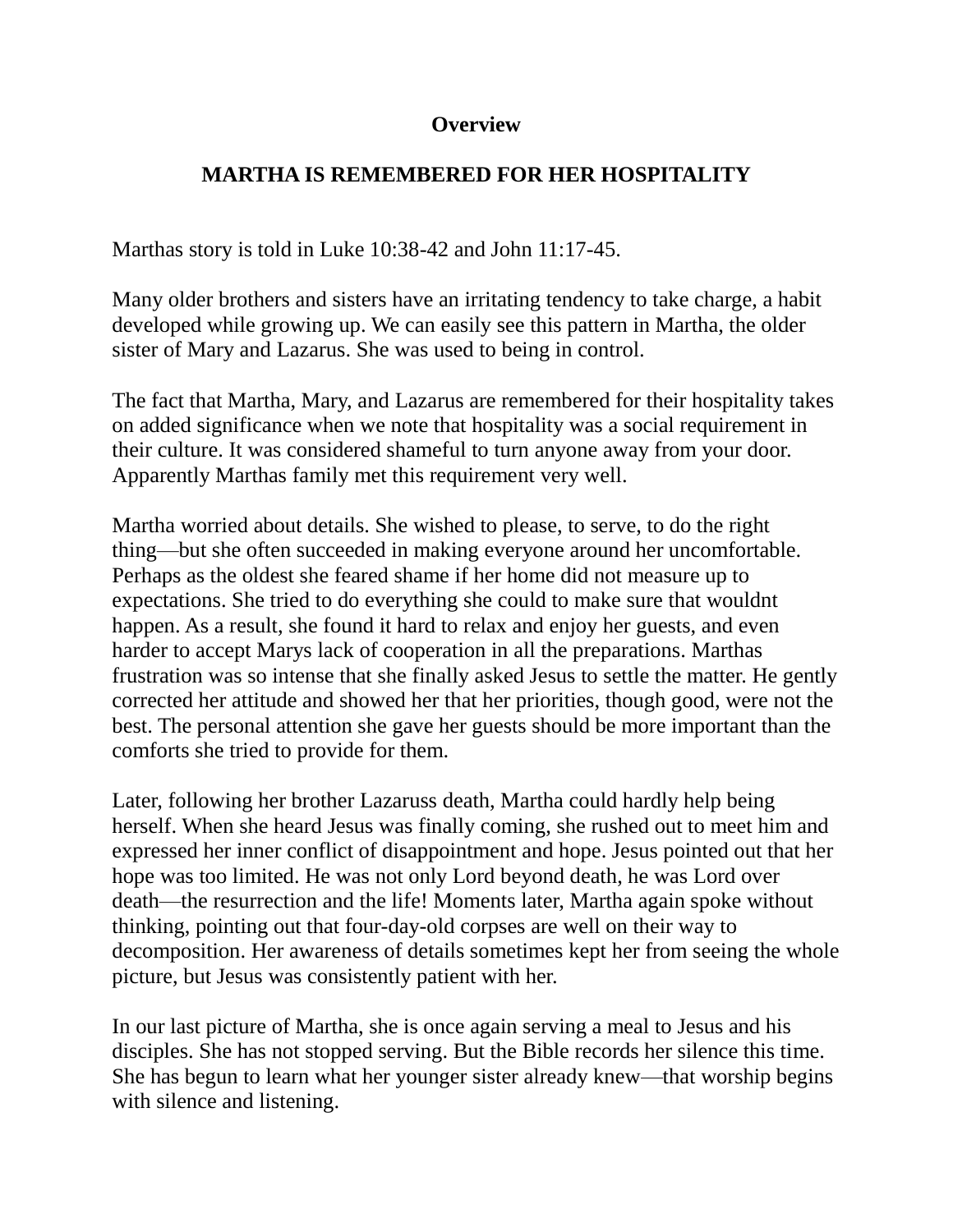### **Sister of Mary and Lazarus**

#### **John 11:1**

Now a certain man was sick, named Lazarus, of Bethany, the town of Mary and her sister Martha.

The village of Bethany was located about two miles east of Jerusalem on the road to Jericho. It was near enough to Jerusalem for Jesus and the disciples to be in danger, but far enough away so as not to attract attention prematurely

#### **Ministers to Jesus**

#### **[Luke 10:38-42](http://www.crossbooks.com/verse.asp?ref=Lk+10%3A38-42)**

Now it came to pass, as they went, that he entered into a certain village: and a certain woman named Martha received him into her house.

And she had a sister called Mary, which also sat at Jesus' feet, and heard his word. But Martha was cumbered about much serving, and came to him, and said, Lord, dost thou not care that my sister hath left me to serve alone? Bid her therefore that she help me.

And Jesus answered and said unto her, Martha, Martha, thou art careful and troubled about many things: But one thing is needful: and Mary hath chosen that good part, which shall not be taken away from her.

Mary and Martha both loved Jesus. On this occasion they were both serving him. But Martha thought Mary's style of serving was inferior to hers. She didn't realize that in her desire to serve, she was actually neglecting her guest.

Are you so busy doing things *for* Jesus that you're not spending any time *with* him? Don't let your service become self-serving.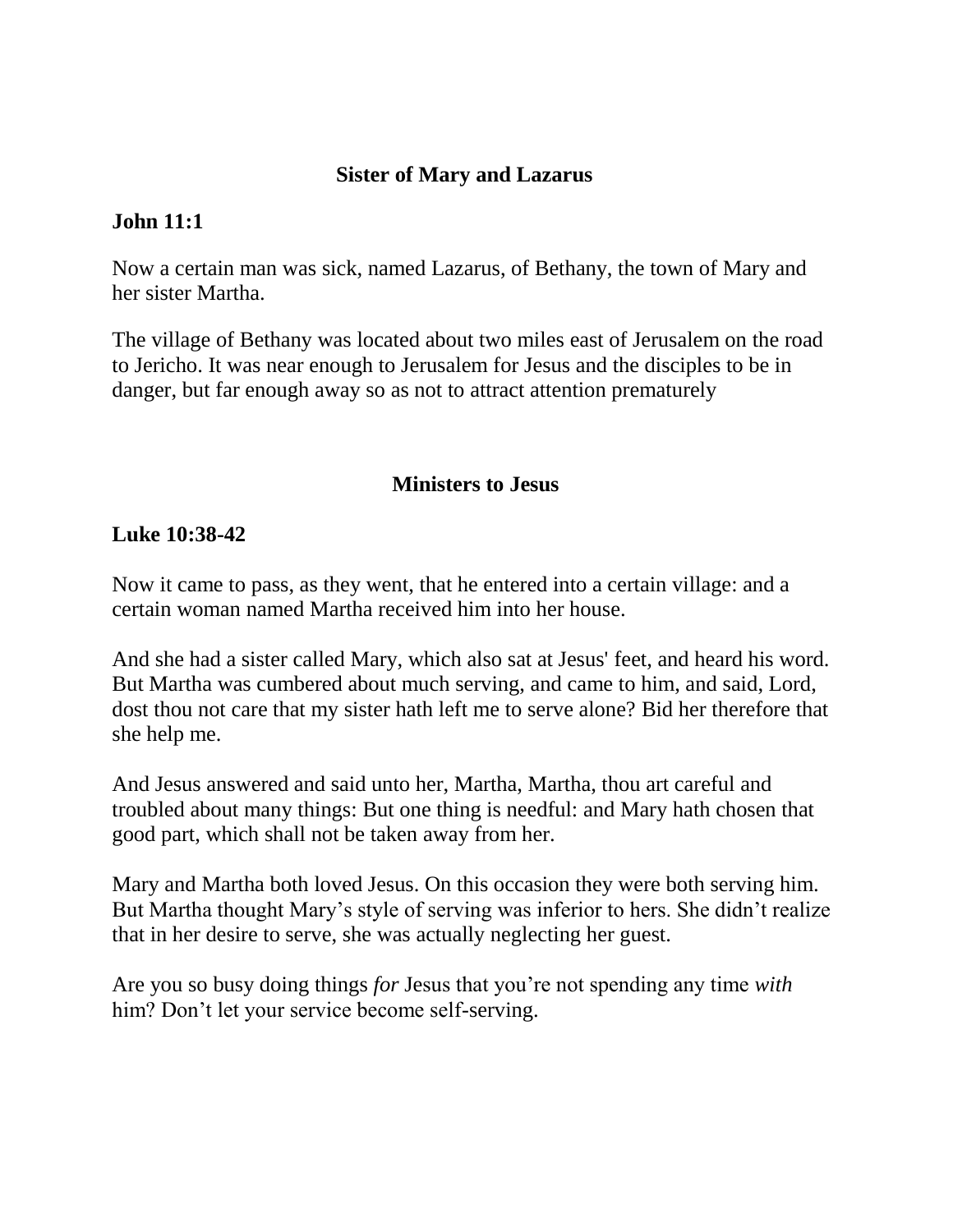Jesus did not blame Martha for being concerned about household chores. He was only asking her to set priorities. It is possible for service to Christ to degenerate into mere busywork that is no longer full of devotion to God.

### **John 12:2**

There they made him a supper; and Martha served: but Lazarus was one of them that sat at the table with him.

## **Beloved by Jesus**

## **John 11:5**

Now Jesus loved Martha, and her sister, and Lazarus.

## **Lessons from her life:**

Getting caught up in details can make us forget the main reasons for our actions There is a proper time to listen to Jesus and a proper time to work for him

#### **Key verse:**

"But Martha was distracted by all the preparations that had to be made. She came to him and asked, Lord, don't you care that my sister has left me to do the work by myself? Tell her to help me! "(Luke 10:40).

### **To ask Jesus to come into your heart please pray this Prayer:**

Dear Lord Jesus, I believe you are the Christ, the Son of the Living God. I ask you to forgive me of my sins and coming into my heart. I accept you as savior and will follow you as Lord. Amen.

References:

Holy Bible: King James Translation Holy Bible: Living Bible Translation Additional comments and charts are taken from: *Life Application Study Bible.* Illinois: Tyndale House 2007. Print